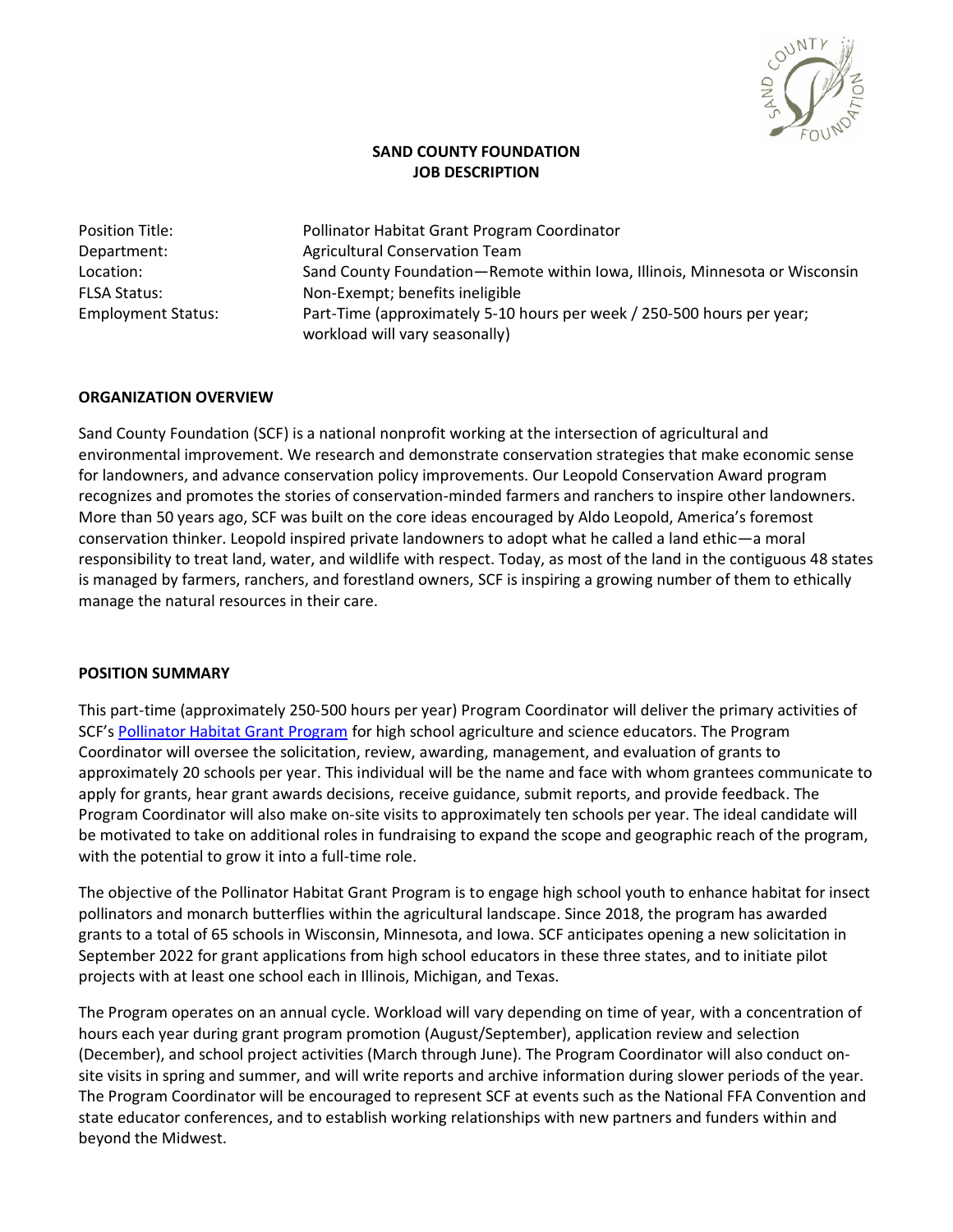## **DUTIES AND RESPONSIBILITIES**

- 1. Review and update existing Pollinator Habitat Grant Program materials (i.e. call for proposals, application ranking system, reporting and evaluation questions).
- 2. Administer an annual call for proposals reaching high school agriculture and environmental science teachers in target states.
- 3. Lead a review team to rank proposals according to established criteria.
- 4. Notify applicants of grant award decisions and process award documentation.
- 5. Communicate grant expectations (i.e. activities, timelines, reporting requirements) to all grantees.
- 6. Manage a contract with a private native plant nursery to provide plant materials and consulting to grantees.
- 7. Serve as lead contact with all grantees by phone and email and in some cases, in-person site visits.
- 8. Request, collect and review grantee reports including photographs and student evaluations.
- 9. Write an annual report summarizing program outcomes.
- 10. Track grantee social media and public outreach activities.
- 11. Maintain relationships with partners (i.e. FFA Foundations, state Education Departments, farm organizations, project funders) in Wisconsin, Minnesota, and Iowa and develop partnerships in new states including Illinois, Michigan, and Texas.
- 12. Work with the SCF Communications Team to develop periodic social media postings, press releases, and program fact sheets.
- 13. Deliver presentations about the program at agriculture and education conferences or workshops.
- 14. Support (or lead) development of funding proposals and recruitment of program sponsors.
- 15. Maintain respectful and effective communication with all cooperating partners and funders.
- 16. Uphold commitment to SCF principles, mission, and objectives.

# **ESSENTIAL QUALIFICATIONS**

- 1. At least four years of experience as a high school agriscience or environmental science educator; or at least two years of similar experience and a Bachelor's degree in a related field.
- 2. Excellent oral and written communication skills; ability to effectively disseminate project goals and outcomes with a variety of stakeholders.
- 3. Applied experience with indoor plant propagation and production, preferably including native grasses and forbs.
- 4. Proven ability to create and maintain detailed records in spreadsheets, online forms, and narrative reports.
- 5. Experience with FFA, 4-H, Jr MANRRS, or similar organizations with a focus on agricultural education.
- 6. A personal commitment to reach underserved schools and students in both rural and urban locations.
- 7. Demonstrated ability to plan and achieve goals, think analytically and solve problems, and maintain a strong drive for achieving measurable learning outcomes.
- 8. Devoted team-player with experience working in a collaborative environment, meeting deadlines, and producing high-quality, timely deliverables.
- 9. Enthusiasm and passion for the Pollinator Habitat Grant program and the mission, goals, and core values of SCF.
- 10. Willingness to travel to project sites and conferences, including overnight travel approximately eight days per year; valid driver's license required.